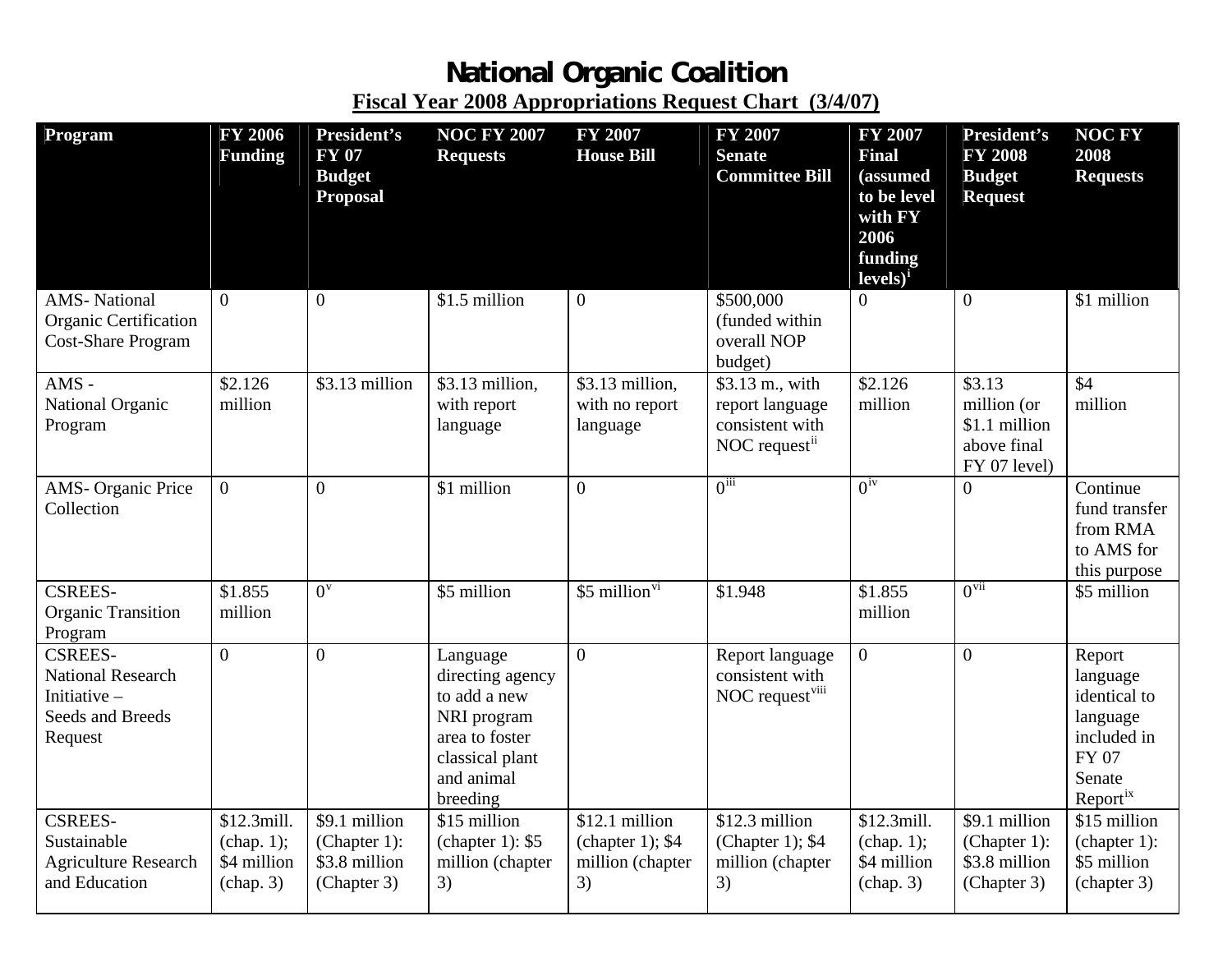| Program                                                                 | FY 2006<br>Funding                             | President's<br>FY 07 Budget<br>Proposal | NOC FY $2007$<br>Requests                            | FY 2007<br>House Bill                                        | FY 2007<br>Senate<br>Committee Bill | FY 2007<br>Final<br>(assumed to<br>be level<br>with FY<br>2006<br>funding<br>$levels)^x$ | President's<br><b>FY 2008</b><br><b>Budget</b><br>Request | <b>NOC FY 2008</b><br>Requests                        |
|-------------------------------------------------------------------------|------------------------------------------------|-----------------------------------------|------------------------------------------------------|--------------------------------------------------------------|-------------------------------------|------------------------------------------------------------------------------------------|-----------------------------------------------------------|-------------------------------------------------------|
| <b>NASS- Census</b><br>Follow-Up Organic<br><b>Grower Survey</b>        | $\overline{0}$                                 | $\theta$                                | \$1 million                                          | $0^{xi}$                                                     | $0^{xii}$                           | $\theta$                                                                                 | $\overline{0}$                                            | \$1 million                                           |
| Appropriate<br><b>Technology Transfer</b><br>for Rural Areas            | \$2.5<br>million                               | $\mathbf{0}$                            | \$3.1 million                                        | \$3 million                                                  | \$2.5 million                       | \$935,000                                                                                | $\overline{0}$                                            | \$3 million                                           |
| <b>ARS-Strategic</b><br>Regional<br>Programming for<br>Organic Research | $\overline{0}$                                 | $\overline{0}$                          | \$10 million, to<br>be divided<br>between<br>regions | \$200,000<br>increase for<br>Salinas, CA<br>research station | Report language                     | $\overline{0}$                                                                           | $\overline{0}$                                            | \$10 million for<br>Organic<br>Research<br>Initiative |
| NRCS-<br>Conservation<br><b>Security Program</b>                        | Cut<br>between<br>\$72 and<br>\$259<br>million | Mandatory<br>funding, no<br>cap         | Mandatory<br>funding, no cap                         | Cut between<br>\$92 and \$280<br>million                     | No Cap                              | \$259<br>million<br>a cut of<br>\$113<br>million)                                        | <b>Cut of \$130</b><br>million                            | Mandatory<br>funding, no<br>cap                       |
| Value Added<br><b>Producer Grant</b>                                    | \$20.3<br>million                              | \$20.3 million                          | Mandatory<br>funding, no cap                         | \$28 million                                                 | \$48 million                        | \$20.3<br>million                                                                        | \$15 million                                              | \$60 million                                          |

<sup>&</sup>lt;sup>i</sup> Under the terms of the FY 2007 Continuing Resolution, funding for most USDA programs are assumed to be funded at the same level as provided in Fiscal Year 2006. However, USDA has been given much more discretion to set their own spending levels for FY 07. USDA has been given a deadline of early March of 2007 to get back to Congress with the specific spending plan for Fiscal Year 2007. In theory, USDA could decide to allocate more money to the National Organic Program for FY 2007, but they would need to take the money from another program.

<sup>&</sup>lt;sup>ii</sup> The FY 07 Senate report read as follows: "*Organics*- The Committee recommends \$3,130,000 for the National Organic Program [NOP]. Of this amount, \$500,000 is for continuation of the National Organic Cost Share Certification Program. The Committee is encouraged that AMS has hired an Executive Director for the National Organic Standards Board [NOSB], as well as a new Director for the National Organic Program. The Committee also notes that the audits performed by the American National Standards Institute in 2004 and by the USDA Office of Inspector General in 2005 made strong recommendations about changes needed in the administration of the NOP. The Committee expects AMS to take the necessary actions to comply with these recommendations, and to provide a written report to the Committee within 120 days of enactment of this Act regarding the process in implementing these recommendations. In addition, the Committee is aware of complaints that NOP has received regarding potential violations of the organic standards, and would like to receive updates on the progress of AMS in investigating and responding to these complaints. The Committee also expects the NOP to work closely with the NOSB to implement the Peer Review Panel requirements of the Organic Foods Production Act and USDA's organic regulations. The Committee also encourages AMS to continue collection of organic price information."